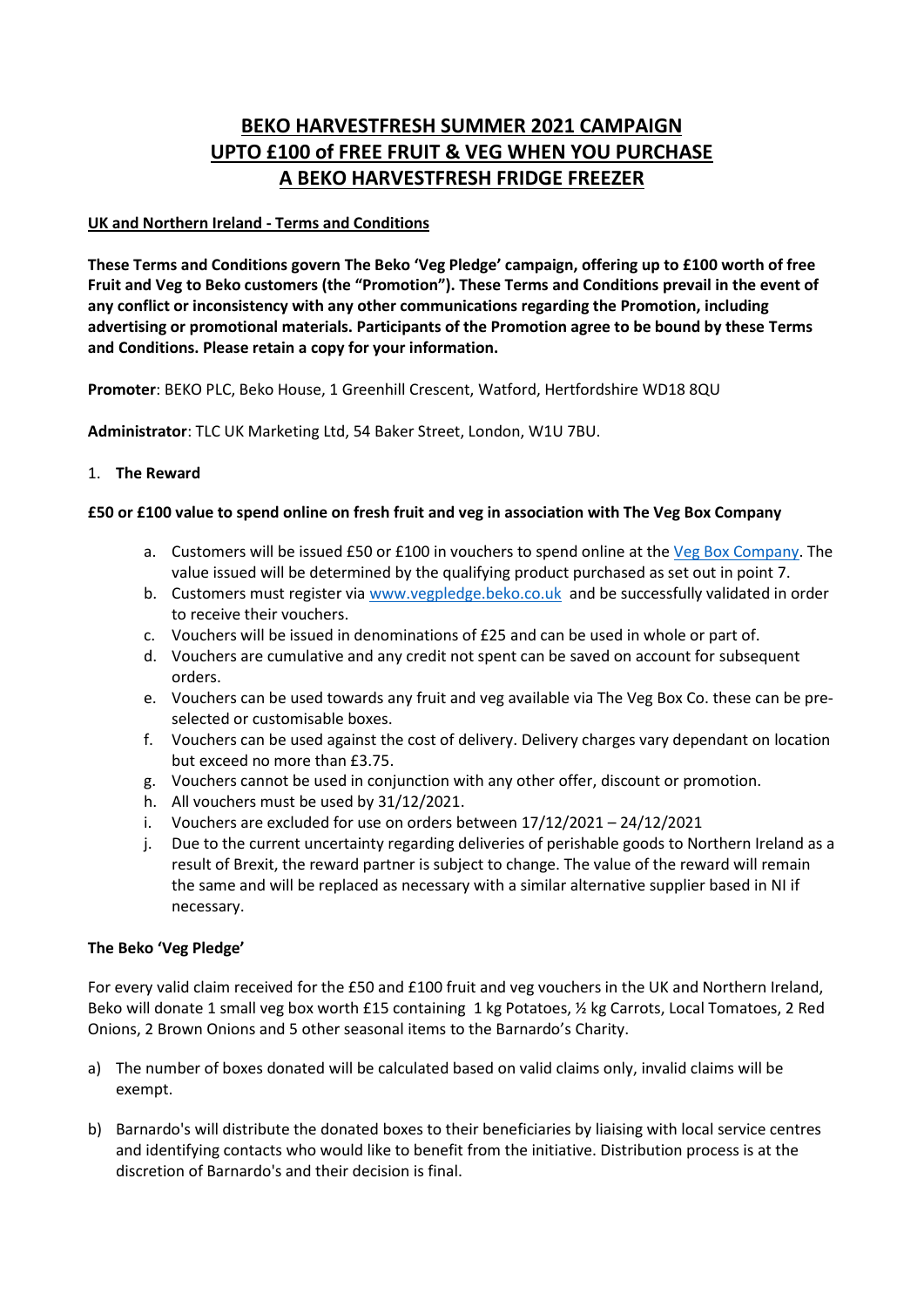- 2. **Eligibility:** The Promotion is open to all UK (England, Scotland, Wales and Northern Ireland residents aged 18 or over excluding employees of the Promoter and the Administrator and their respective affiliates or agents, the immediate families of such employees and any other person connected with this promotion ("Participants"). Customers must have purchased a qualifying product within the promotional period below.
- 3. **Promotional Period:** This period will run from **00.01 01/06/2021 – 23.59 01/08/2021**. All CLAIM Registrations must have been received by no later than 01/09/2021, vouchers much be activated within 3 months of receipt. All rewards must have been claimed by 31/12/2021.
- 4. Internet access required.
- 5. Retain receipt for verification.
- 6. **How to participate:** During the Promotional Period you must purchase a qualifying Beko HarvestFresh fridge-freezer to claim the reward after the completion of the 14-day return period from date of purchase.
- 7. **Qualifying Product Model Numbers:**

| <b>E50 FREE FRUIT &amp; VEG</b> |
|---------------------------------|
| Voucher                         |
|                                 |
| BCFDV3973 - 8690842385919       |
| CFP3691DVG - 8690842374050      |
| ICQFVD373 - 8690842382864       |
|                                 |
|                                 |

- 8. Once you have purchased a qualifying product and have passed the 14-day returns period you must register your details, including your; First Name, Last Name, Email Address via [www.vegpledge.beko.co.uk](http://www.vegpledge.beko.co.uk/) and upload your proof of purchase. You must upload a clear image or scan of the receipt/proof of purchase. The date of purchase, the retailer the product was purchase from, the price and the product description/name must be clearly visible and identifiable.
- 9. Once registered and the claim has been validated, you will receive an email from TLC within 5 working days to the email address provided on claiming containing links to your fruit and veg vouchers.
- 10. To activate your vouchers you must click on the links, to view the digital voucher.
- 11. The reward is limited to one per customer, per purchase, per household.
- 12. The Promoter and the Administrator accepts no responsibility for any claims that are incomplete, illegible, corrupted, lost, damaged, delayed or fail to reach the Administrator due to technical reasons or otherwise. Proof of sending will not be accepted as proof of delivery.
- 13. It is the responsibility of claimants to provide correct, up-to-date details when entering the promotion and claiming their reward. The Promoter cannot be held responsible for claimants failing to supply accurate information which affects acceptance or delivery of the reward.
- 14. The Promoter and the Administrator reserve the right to require applicants to provide further verification of eligibility including proof of ID. The Promoter and the Administrator reserve the right reject those registrations which it considers, in its absolute discretion, are fraudulent or invalid.
- 15. Any additional costs which may be incurred in this Promotion in the context of participation, such as internet costs and other additional services that go beyond those described services for the reward fulfilment are not included in the reward and must be paid by customers separately.
- 16. Your claim will be deemed invalid if (including but not limited to) you;
	- a. Have not purchased a promotional product during the promotional period.
	- b. Have not claimed the reward within the allotted deadline;
	- c. Have not used your reward within the allotted deadline following the conditions specified;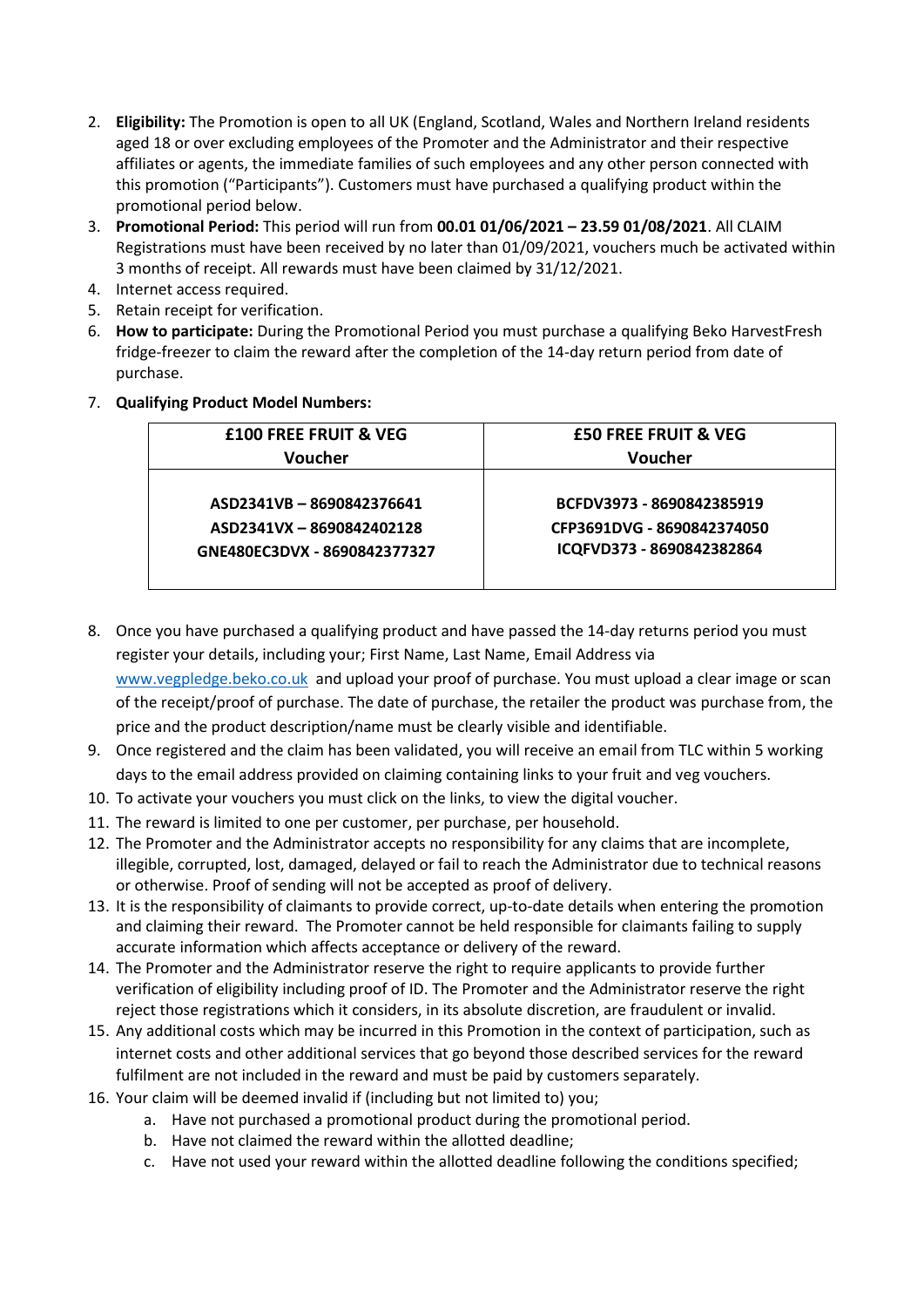- d. Have failed in any way to otherwise comply with these Terms and Conditions and corresponding partner Terms and Conditions as determined by The Promoter or the Administrator in its sole discretion.
- 17. The Promoter and the Administrator reserves the right to replace any reward with one of equal or greater value in the event of unavailability due to circumstances beyond its control.
- 18. The reward cannot be resold, auctioned or exchanged, is not transferable and cannot be redeemed in whole or part for cash.
- 19. The Promoter and the Administrator reserves the right to refuse to award a reward or prize or withdraw entitlement and/or refuse further participation in the promotion and disqualify the participant where there are reasonable grounds to believe there has been a breach of these Terms and Conditions, the spirit of the promotion, any instructions forming part of this promotion's entry requirements or otherwise where a participant has gained unfair advantage in participating or won using fraudulent mean.
- 20. In the event of circumstances outside the reasonable control of the Promoter, or otherwise where fraud, abuse, and/or an error affects or could affect the proper operation of this promotion or the awarding of the prize, and only where circumstances make this unavoidable, the Promoter reserves the right to cancel or amend the promotion or these Terms and Conditions, at any stage, but will always endeavour to minimise the effect to participants in order to avoid undue disappointment.
- 21. Insofar as permitted by law, neither the Promoter nor the Administrator, nor its associated companies, will be responsible or liable to compensate the member, or accept any liability, for any personal loss or injury occurring whilst using the reward or accepting or fulfilling the prize, neither can they guarantee the quality and/or availability of the services offered when using the reward and cannot be held liable for any resulting personal loss or damage. Your statutory rights are unaffected.
- 22. This promotion is administered by TLC UK Marketing Ltd, 54 Baker Street, London, W1U 7BU. All correspondence regarding the Offer should be directed to "Beko Veg Pledge Campaign". If for any reason you encounter a problem please call "TLC" on +44 1223 981386 for assistance. Lines are open Monday – Friday 9.30am - 5.30pm. Calls are charged at your local rate. Calls from mobiles and other network providers may vary.
- 23. The Promoter and the Administrator has no control over internet or communication networks and is not liable for any problems associated with them due to traffic congestion, technical malfunction or otherwise. The Promoter and the Administrator will not be held liable to any individual for any fraud committed by any third party nor for any event beyond its control including, but not limited to, user error and any network, computer, hardware or software failures of any kind which may restrict, delay or prevent entry to the promotion.
- 24. If any of these clauses should be determined to be illegal, invalid or otherwise unenforceable then it shall be severed and deleted from these Terms and Conditions and the remaining clauses shall survive and remain in full force and effect.
- 25. "The Administrator" is responsible for fulfilling the reward. Any data captured in the fulfilment of the promotion by TLC UK Marketing will only be used for validation of claims and for the fulfilment of the prize with your consent. It will not be used for marketing purposes. Your personal details will at all times be kept confidential. Data will be stored for up to 6 months from the campaign end date, after which it will be deleted. Click here https://www.tlcmarketing.com/legals/ for the Administrator's Privacy Policy. For the Promoter's Privacy Policy click here https://www.beko.co.uk/cookie-and-privacypolicy. You can request access to your personal data, or have any inaccuracies rectified, by sending an email to lets.talk@tlcmarketing.com. By participating in the Promotion, you agree to the use of your personal data as described here.
- 26. All decisions are at the Promoter and Administrator's absolute discretion and are final. No correspondence will be entered into by the Promoter or Administrator.
- 27. These Terms and Conditions and any question concerning the legal interpretation of these Terms and Conditions will be governed by the laws of England. Any disputes must be referred to the English and